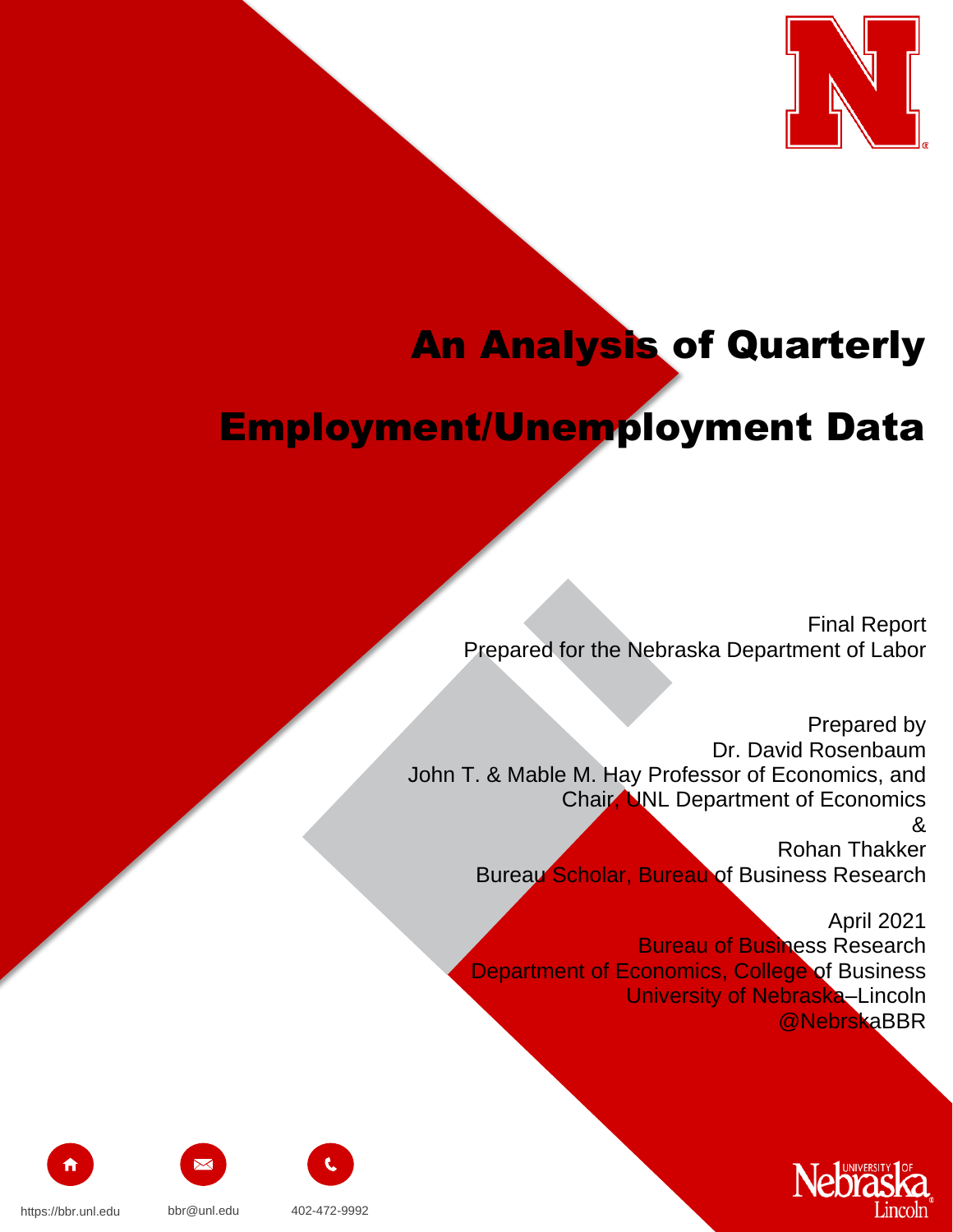### Table of Contents

| VI. Appendix 1: Percentage Changes in Employment Across 2-Digit NAICS Industries  5 |
|-------------------------------------------------------------------------------------|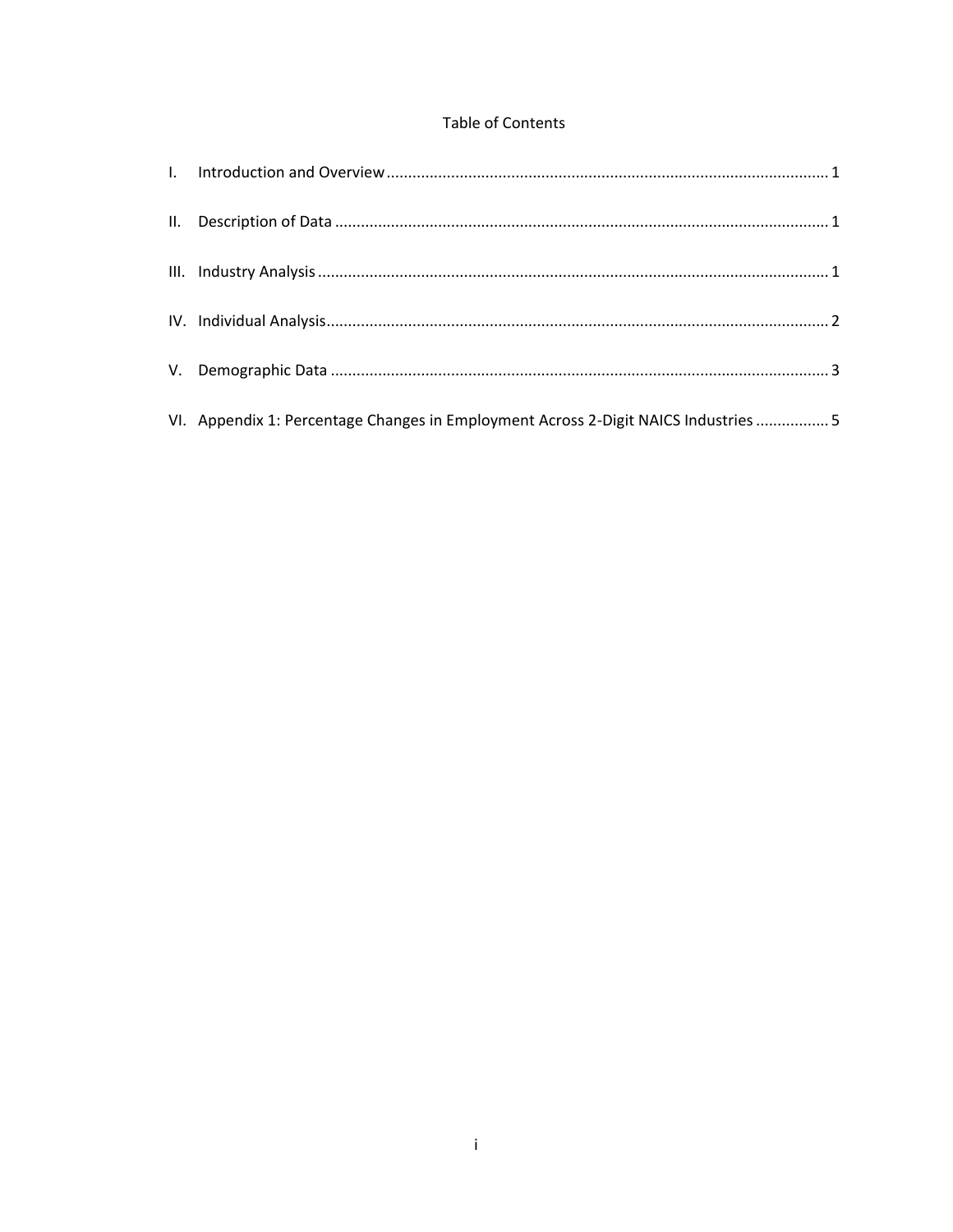#### <span id="page-2-0"></span>**I. Introduction and Overview**

The Nebraska Department of Labor (NDOL) collects quarterly data on more than 90,000 people employed by firms throughout the state. In an initial project with the NDOL, the Bureau of Business Research (BBR) began a preliminary analysis of the data to examine the work experiences of Nebraska employees. This report describes extended research: in particular, we isolate different labor patterns, including seasonal employment patterns, demographic patterns, and industries with significant turnover or highly varied labor patterns.

#### <span id="page-2-1"></span>**II. Description of Data**

This data are from the Nebraska Department of Labor. The analysis covers eight quarters of data from the first quarter of 2017 to the last quarter of 2018. In aggregate, the data set contains approximately 1.2 million observations on individual employees. Each observation is someone employed in the state of Nebraska during a relevant quarter. It contains information such as the anonymized employee and employer identification numbers, demographic information, industry information, and wage information.

#### <span id="page-2-2"></span>**III. Industry Analysis**

The industry analysis examines the different labor movement patterns in various industries throughout the state: more specifically, quarterly percentage changes in employment were calculated across 2-digit NAICS industries. The results are shown in Appendix 1. Industries such as Agriculture, Forestry, Fishing and Hunting (NAICS 11); Arts, Entertainment, and Recreation (NAICS 71); Public Administration (NAICS 92) and Manufacturing (NAICS 31-33) had relatively large percentage changes in employment from quarter to quarter. At the other extreme, Administrative and Support and Waste Management and Remediation Services (NAICS 56), and Health Care and Social Services (NAICS 62) had relatively small percentage changes in employment from quarter to quarter.

1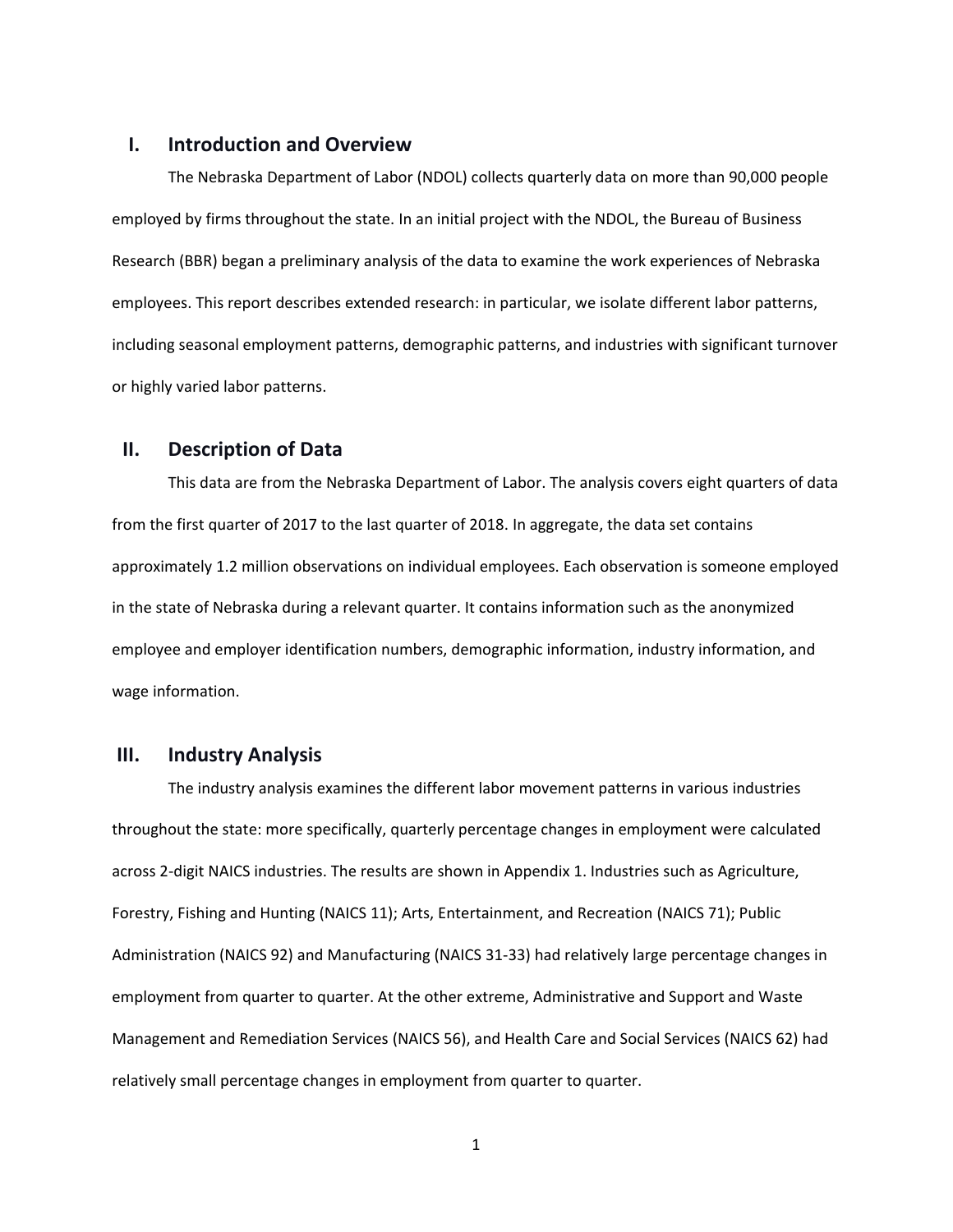Some industries had predictable variations in employment across quarters. For example,

Agriculture, Forestry, Fishing and Hunting (NAICS 11) saw small increases in employment from Q1 to Q2 and large jumps in employment from Q2 to Q3 in both years. Then employment falls drastically from Q3 to quarter Q4. Retail Trade (NAICS 44-45) posted fourth-quarter employment growth in advance of the holidays, as did Transportation and Warehousing (NAICS 48-49). Manufacturing (NAICS 31-33) also followed a similar pattern. Then the three general saw employment declines through the rest of the year. In contrast, Educational Services (NAICS 61) saw employment declines as summer approached and employment gains with the start of the new year in Q4. Interestingly, across all industries, overall employment numbers remained relatively stable, with maximum swings of around 2,000 employees. This implies that those who are in seasonal work can find employment in another industry.

Results were also disaggregated to 6-digit NAICS codes, although complete reporting of these results is not shown in this report. An interesting finding at the 6-digit level was the surge in employment in the nanotechnology industry. This industry is within NAICS industry 54, Professional, Scientific and Technical Services. Nanotechnology employs thousands of individuals in the summers and very few in the winters with percent changes of well over 1,000% between Q3 and Q4. All employees in this industry were tied to a single employer. Another industry with interesting change was the Oil and Gas industry (NAICS 6-digit 213112). This industry had seasonal changes with summer months having significantly higher employment than winter months. Across most industries, however, more hiring occurred during winters and dropped off in their employment levels during the summers. For the most part, between Q1 and Q2 there were large job losses and between Q3 and Q4 there were moderate gains. The rest of the year had negligible changes in employment.

#### <span id="page-3-0"></span>**IV. Individual Analysis**

This analysis consisted of observing the labor patterns of individual employees. Primarily, it dealt with the characteristics of employees who do not have stable employment: those employed only one or

2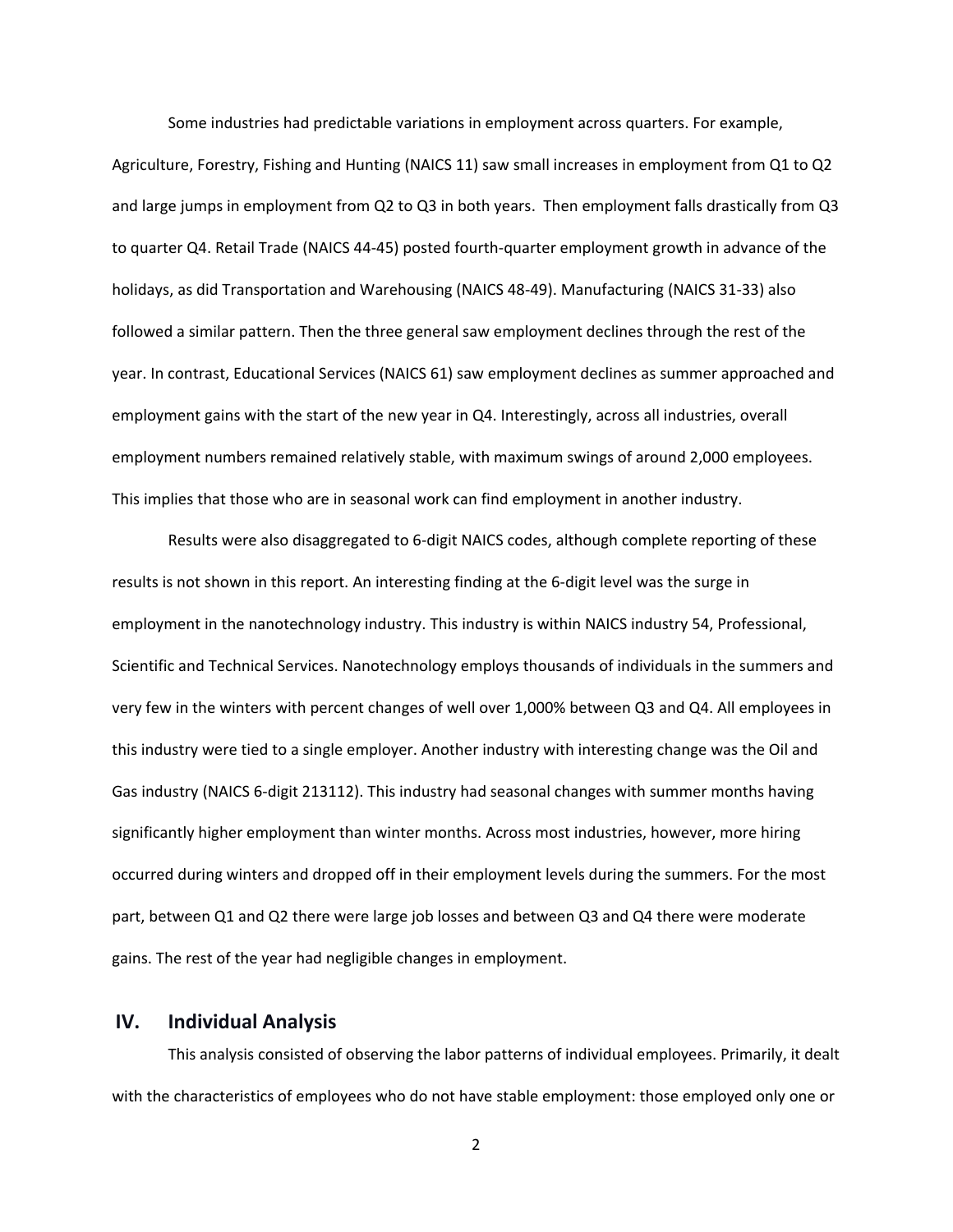two quarters across all eight quarters included in the analysis. Those employed for all eight quarters were also identified.

Out of the 1.2 million employees in the data set, nearly 530,000 people were not employed during all eight quarters. When observing those who were employed only in one or two quarters, the results are as expected.<sup>1</sup> Most industries that employed individuals with unstable employment patterns were the service, retail trade, or transportation industries. In contrast, the employees with stable employment tended to work in higher-skilled jobs. This would include people working at hospitals, universities, software, and other white-collar jobs. These jobs are more likely to have college-educated employees. Employees who appear intermittently were also observed. For the most part, they were employed in fields such as temporary work or seasonal work. This would include agricultural jobs that only hire in the summers or jobs characterized as temporary help services.

Overall, the data mostly follow intuitive assumptions about labor patterns. It shows that employees in higher-skilled industries have less turnover than those in lower-skilled industries. Also, there seems to be an influx of agricultural workers in the state that are temporarily employed in the summers.

## <span id="page-4-0"></span>**V. Demographic Data**

 $\overline{\phantom{a}}$ 

Overall, the demographic data aligns well with the demographics of the state. The percentage of employees that are male or female aligns precisely with the gender distribution in Nebraska. This finding is surprising because Nebraska seems to be missing the overall employment gap between men and women. Racial data shows similar patterns: most races align well with the overall demographic data of

 $<sup>1</sup>$  The first and last quarters of the data set have the highest numbers of individuals only employed in one</sup> quarter. This could imply a hiring surge but may mean that people are staying at a job longer than the bounds of the data set.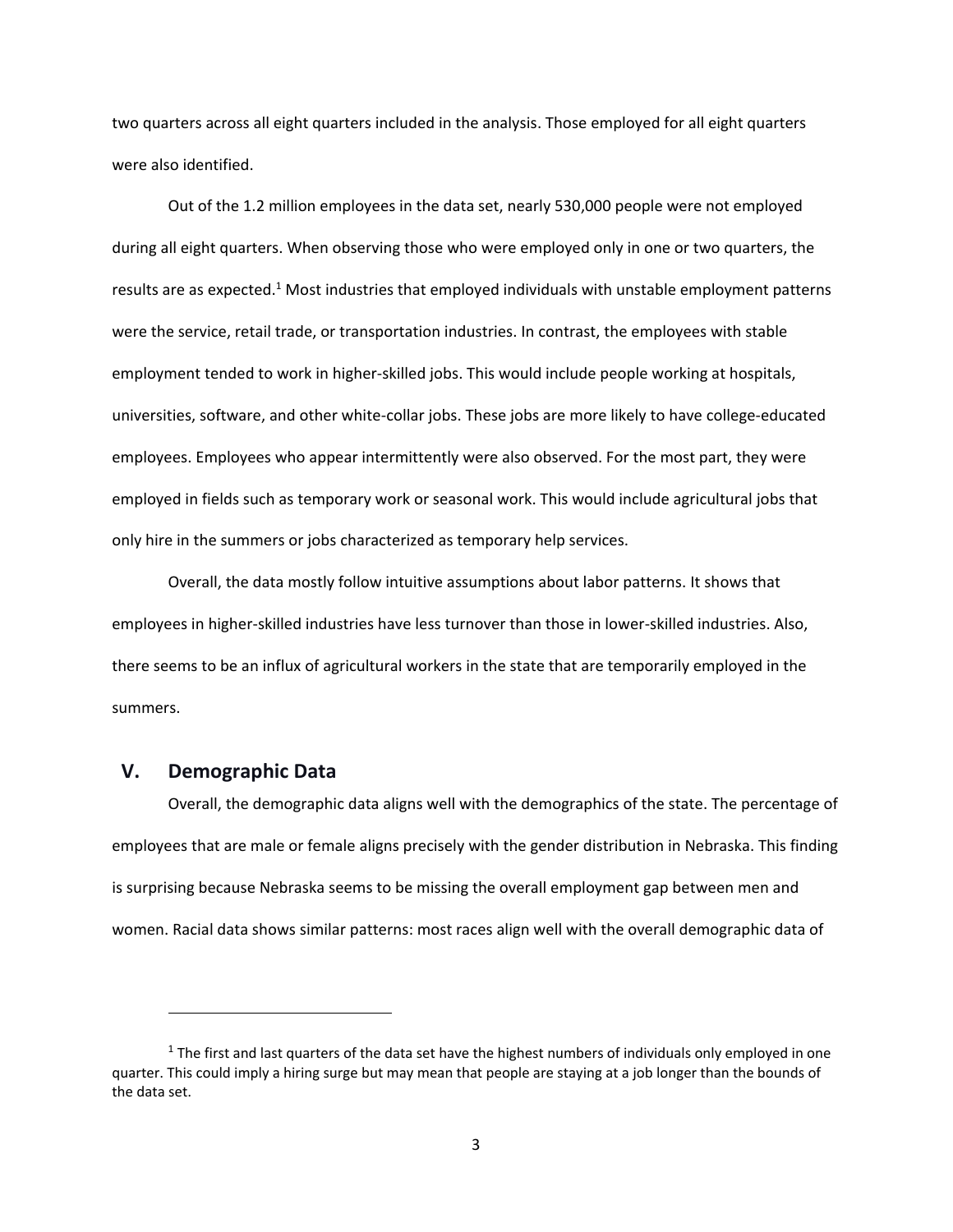the state. Hispanic people, however, make up only around 4 percent of the labor force and 11 percent of the state's population. This gap may be because of a large proportion of undocumented employees, but it is worth exploring.